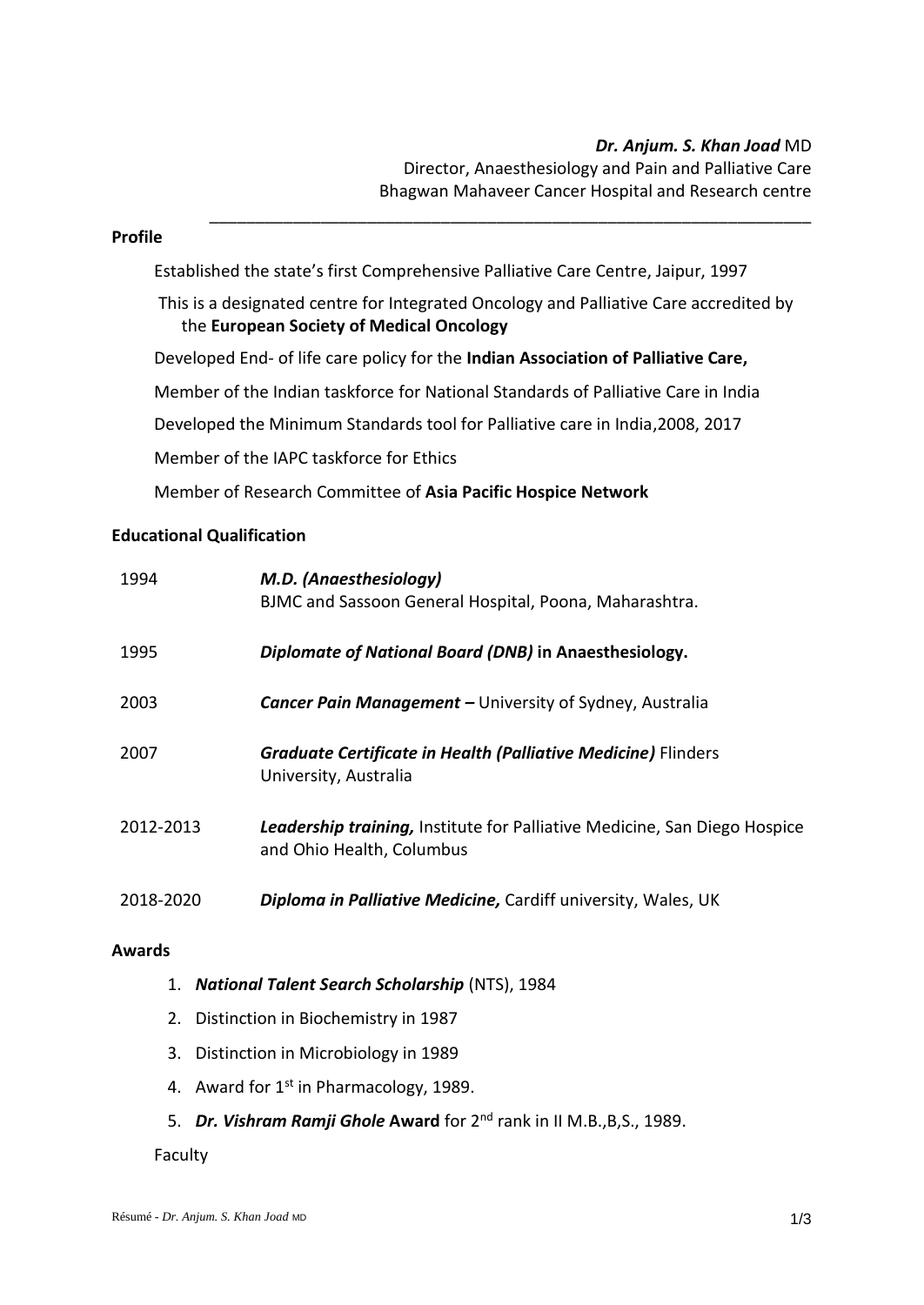- Faculty of the **Asia Pacific Hospice Network** and have trained and taught doctors and nurses in India, Bangladesh and Muscat
- Started training doctors and nurses in Palliative Care for the first time in the state of Rajasthan, 2005.Five hundred doctors and nurses trained so far.
- With the Government of Rajasthan, and NHM conducted sensitization **for 234 doctors** 
	- **and nurses from 7 districts** (10 batches- 1 day course) through the National Cancer

control Programme programme in **2013**

With the Government of Rajasthan, under the aegis of **the National Programme in** 

**Palliative Care** trained rural practitioners in the basics of Palliative Medicine and

nursing-have covered 21 districts of state of Rajasthan -215 doctors and nurses (10

batches – 6-day course)

## **Recent Research papers and Publications**

- Perceived stigma and its correlates among Asian patients with advanced cancer: A multi-country APPROACH study. Psycho-oncology. 2022 Jan. DOI: 10.1002/pon.5882. PMID: 35048471.
- Advanced Cancer Patients' Prognostic Awareness and Its Association With Anxiety, Depression and Spiritual Well-Being: A Multi-Country Study in Asia. *Clin Oncol (R Coll Radiol*) 2021 Dec 18;S0936-6555(21)00460-X. doi: 10.1016/j.clon.2021.11.041. Online ahead of print.
- High Anxiety and Depression Scores and Mental Health Service Use Among South Asian Advanced Cancer Patients: A Multi-country Study. *J Pain Symptom Manage.* 2021 Apr 16:S0885-3924(21)00285-2. doi: 10.1016/j.jpainsymman.2021.04.005. Epub ahead of print. PMID: 33872721.
- Patient-Reported Roles in Decision-Making Among Asian Patients With Advanced Cancer: A Multi-country Study. *MDM Policy Pract*. 2021 Nov 18;6(2):23814683211061398. doi: 10.1177/23814683211061398. PMID: 34820528; PMCID: PMC8606935.
- Socio-economic inequalities in suffering at the end of life among advanced cancer patients: results from the APPROACH study in five Asian countries. *International J Equity Health* **19,** 158 (2020).<https://doi.org/10.1186/s12939-020-01274-5>
- Chapter on Neuropathic Pain in Comprehensive Handbook of Cancer Pain Management in Developing Countries, IASP Press,2018
- Chapter on Operative Oncological Emergencies in Textbook of Onco Anesthesiology Editors: Dr Rakesh Garg, Dr Sushma Bhatnagar, Springer Nature Singapore Pte Ltd. 2021,
- End of life Care Policy for the dying: Consensus statement of the Indian Association of Palliative Care *Indian J Palliat Care* 2014:20:171-181